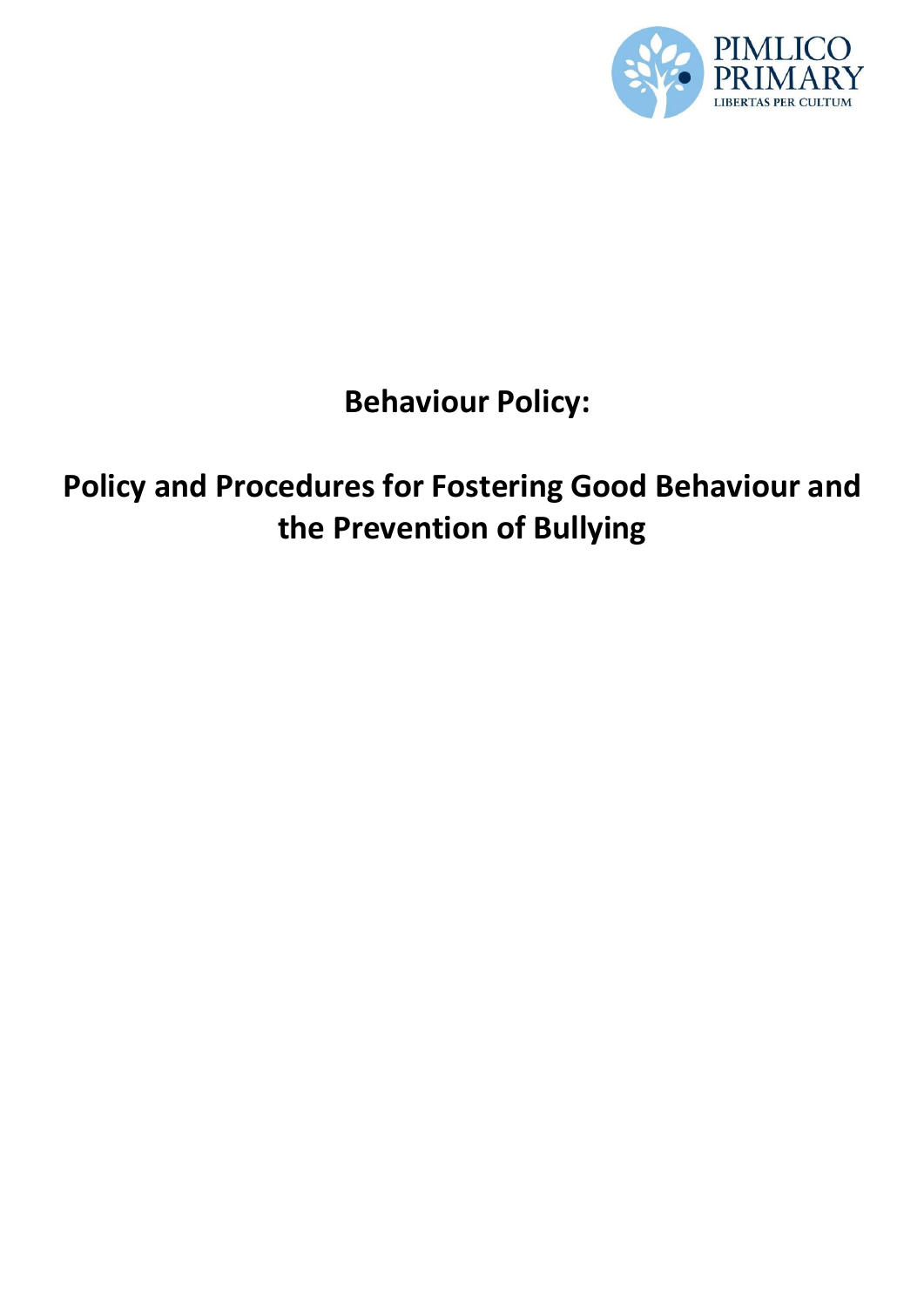

#### **OUR AIMS**

At Pimlico Primary we aim to prepare pupils to be well-informed, proactive, confident and responsible members of society. We seek to create an environment in which pupils can flourish in their studies and relations with others, free from fear and intimidation. In doing so, we foster an atmosphere in which our pupils feel that they are known, safe, valued, and respected. Pimlico Primary is a small school, characterized by its warmth and positive attitude to its academic, pastoral, and moral education.

At Pimlico Primary we believe that all pupils are equal. We do not tolerate any unkind actions or remarks, even if these are not intended to hurt others.

Through our policy and procedures to promote excellent behaviour from all pupils, it follows that we address our prevention of bullying and procedures (anti-bullying policy) within this policy.

## **POSITIVE EXPECTATIONS**

The School's guiding principle, *'a place to grow'* underpins all that we hope to achieve with pupils and the high expectations we hold for them. We celebrate good behaviour and reward it with positive reinforcement. Pimlico Primary is a place where all pupils are taught not to have just a tolerance of, but a real interest in and appreciation of others, whatever their culture or beliefs.

We expect every member of the school to uphold our three school rules:

**1. WE COME TO SCHOOL TO LEARN**

**We learn new words every day and speak in sentences.** 

**2. WE KEEP EACH OTHER SAFE**

**We take care of each other, and our planet, the Earth.** 

# **3. WE RESPECT EACH OTHER**

# **We listen to the person speaking and use our best manners.**

At Pimlico Primary our positive expectations for good behaviour are made visible through our emphasis on providing a structured environment with clear routines, so our pupils learn self-discipline, organisation, good manners, and courtesy to others. This emphasis on courteous conduct and organisation applies to all areas of the school grounds, within and outside of lesson time. Pupils' knowledge of this structure, which is discussed with them and visible around the school grounds, fosters their independence, enabling the extension of these desirable attributes beyond the school gates.

#### **ROLES AND RESPONSIBILITIES**

Staff from Future Academies' Head Office, the Headteacher, teaching staff, non-teaching staff, parents and carers have a duty to model good practice. Staff do not ignore unacceptable behaviour, but first and foremost we have high expectations for all members of our school community to be good role models.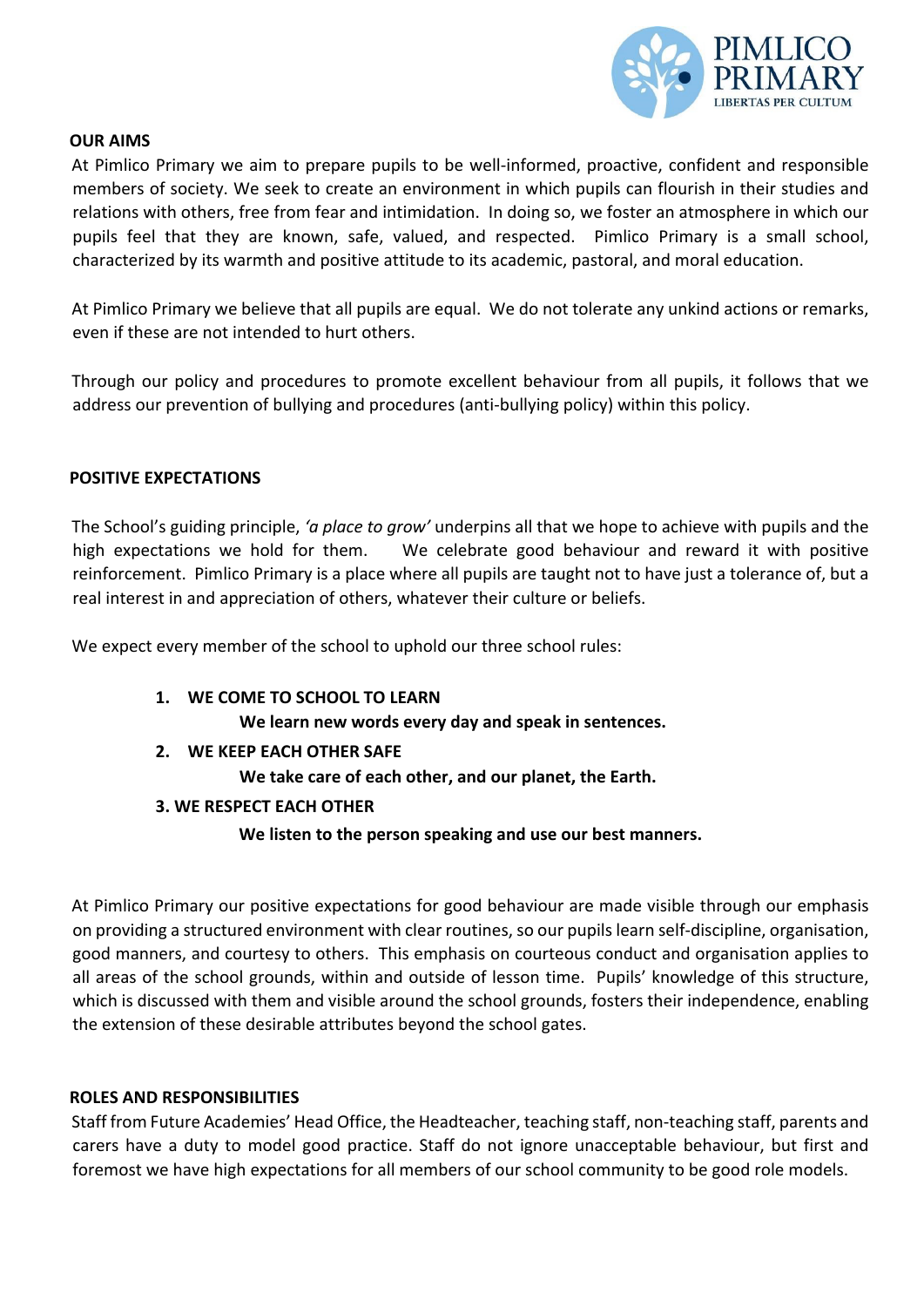Future Academies will support Pimlico Primary in promoting high standards of behaviour. They will ensure that appropriate high quality training on all aspects of behaviour management is provided to support the implementation of this policy.



The Headteacher is responsible for the implementation and day-to-day management of the policy and its associated procedures. The Headteacher, in consultation with staff, will develop and refine the associated procedures.

All teaching and non-teaching staff are responsible for applying the policy and its procedures consistently, visibly and fairly across all aspects of school life. This will be carried out with mutual support from all teaching and non-teaching staff.

The extra-curricular programme will provide a further context for personal growth and the development of self-discipline, responsibility and teamwork. All peripatetic staff and visitors will be expected to play a part in maintaining high standards of behaviour at Pimlico Primary. Peripatetic staff and visitors will have a duty to report any issues to their Line Manager or host.

Parents are encouraged and expected to work in partnership with Pimlico Primary to maintain high standards of behaviour. The expectation of this involvement is positively sought and expected to be maintained throughout a pupil's school career. Parents will be given the opportunity to raise issues arising from the operation of the policy with Pimlico Primary.

Pupils will be expected to think about making the 'right choice' and will, therefore, be encouraged to take personal responsibility for their behaviour. Pupils will be encouraged to be proactive and take responsibility to ensure that any incidents of disruption, bullying and any form of harassment are reported. Staff will ensure that these reports are received in a supportive environment.

Pimlico Primary works collaboratively with external agencies (e.g. educational welfare, health services, etc). Their expertise will be utilised to provide appropriate support for the needs of all pupils.

# **MONITORING, EVALUATION, AND REVIEW**

Future Academies will review this policy annually and assess its implementation and effectiveness through evaluating the school's data on behaviour and bullying both in and outside the classroom and through feedback from the Headteacher as to how well the policy is working and the extent to which it is applied consistently by staff and supported by parents. The Principal will systematically monitor and review the policy to ensure appropriate and rigorous feedback can be extracted and necessary changes made.

This policy will be made available to parents and visitors via Pimlico Primary's website and to staff in their handbooks. Translations of this policy will be made available as requested by parents.

# **CODE OF CONDUCT**

What follows is a statement of acknowledged principles and procedures to encourage good behaviour from all pupils. The staff model all of these principles and follow up procedures quickly and comprehensively. These Codes of Conducts are discussed with all pupils, so that pupils are clear of the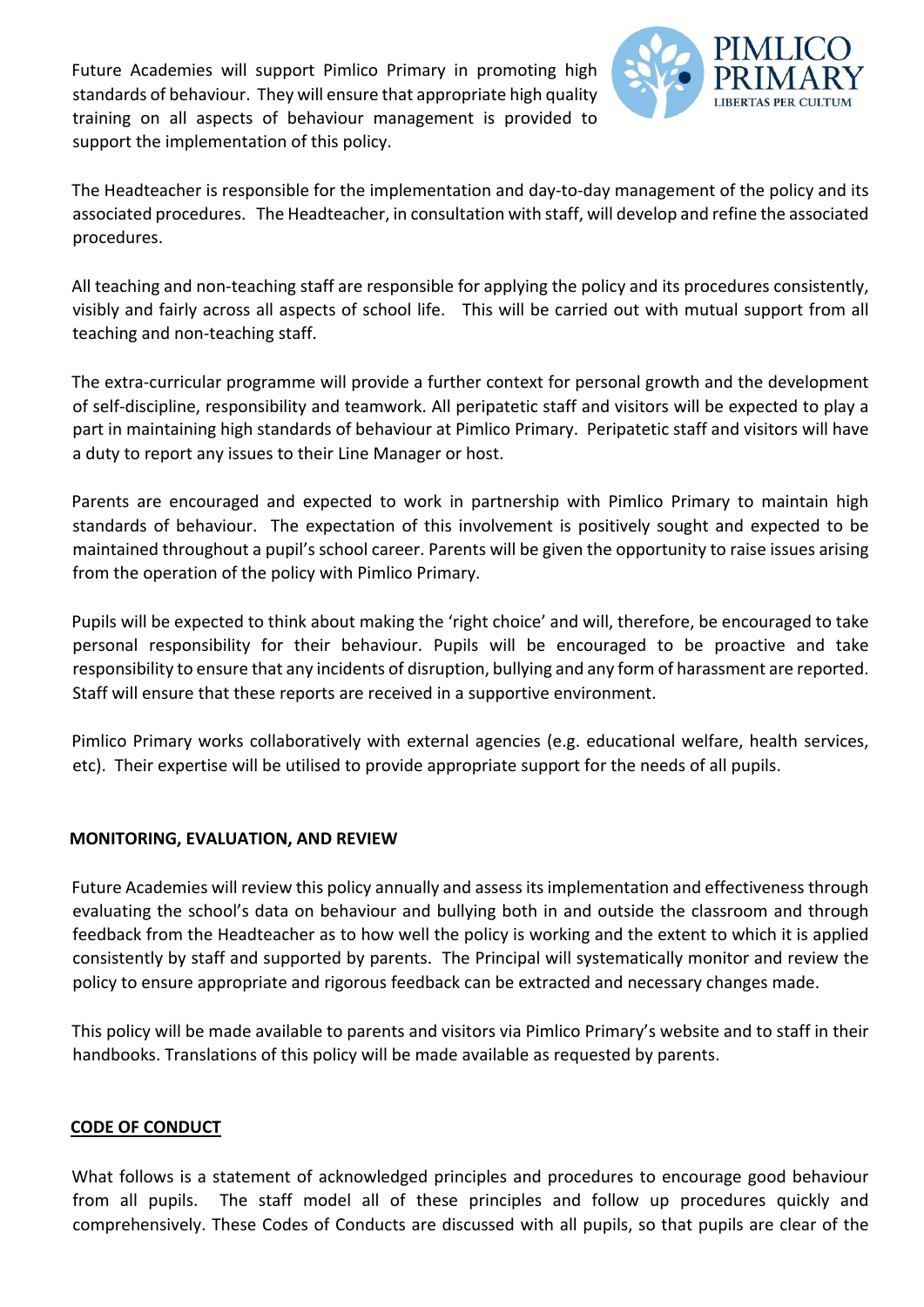expectations for good behaviour. With this clarity, pupils are able to make the 'right choice' and staff will be expected to discuss these choices, as and when appropriate, with individual or groups of pupils.



# **Whole School Code**

- We wear our uniform correctly and proudly inside and outside the school
- We bring the right equipment to school, as instructed by the teacher
- We do not bring chewing gum, electronic games, music players to school
- We do not use mobile phones in school (mobile phones can be left at the school reception in the morning and collected at the end of the day)
- We look after and respect other people's property and the school environment
- We keep the school neat and tidy
- We walk around the school quietly
- We keep left, pass right
- We ignore silly behaviour
- We are honest
- We listen to staff and follow their instructions without delay
- We think before we speak
- We are proud of our school and of our peers
- We are ambassadors of Pimlico Primary

## **Playground Code**

- We put our outdoor clothing and shoes on quickly and quietly
- We always use the correct entrances and exits at the beginning and end of playtimes
- We play in our designated play area
- We play safely and sensibly
- We take care of play equipment and tidy it away properly
- We take it in turns to use play equipment
- We are polite and friendly and ask others to join in our games
- We follow the rules of the games we play
- We don't make unnecessary loud noises
- We make sure we finish our break-time snacks before the end of playtime
- We put all of our litter in the bin
- We stay out of the school building, unless we have permission to enter or we need to visit the toilet
- We make sure we go to the toilet during break-time so as not to disturb lesson time
- We line up quietly and promptly when the whistle blows
- We calm down and smarten-up after the whistle blows to prepare for the next lesson

# **Classroom Code**

- We arrive for our lessons promptly and dressed smartly
- We greet the teacher on arrival
- We settle down quickly and quietly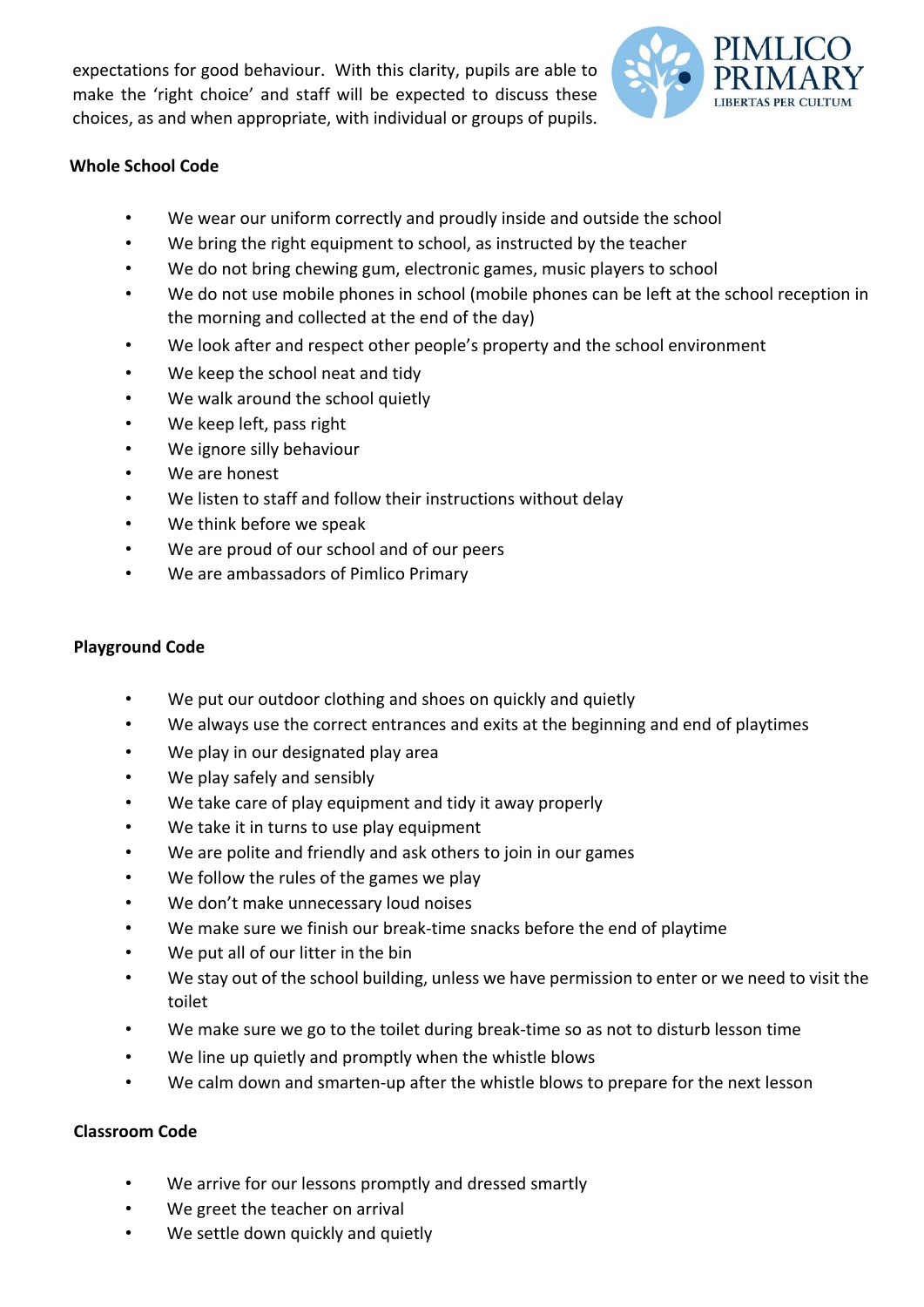We listen to the teacher and/or teaching assistant's instructions



- We have a go before asking for help
- We respect and follow teachers' rules
- We don't interrupt our teachers, teaching assistants, or peers
- We listen carefully, reflect, and ask constructive questions
- We take pride in the presentation of our work and show respect towards others' work

#### **Safety Rules**

- We do not leave the school premises without permission
- We do not run in the school building
- We are aware of and obey fire regulations
- We ask permission before leaving classrooms, including times when we need to use the toilet
- We use the toilets sensibly and remember to wash our hands
- We always tuck our chairs underneath the table when leaving our desks
- We hang up our coats and tidy our shoes and kit away neatly
- We never stay in a classroom at playtime or lunchtime without the permission and supervision of an adult

#### **BEHAVIOUR FOR LEARNING**

We hold high expectations for every member of the School*.* We create an environment in which pupils can flourish in their studies and relations with others, free from fear and intimidation: it is a 'place to grow.' We are a small school, characterised by its warmth and positive attitude to its academic, pastoral and moral education. The atmosphere should be calm, purposeful, based on mutual respect and focused on learning and personal progress. All pupils should feel known, safe, valued and respected.

Positive behaviour underpins effective teaching. We want positive attitudes in all members of the school by insistence on:

- Following the three school rules
- Mutual respect
- Self-discipline
- The ability to evaluate and reflect on the opinions of others.

#### **School rules**

We have three school rules which we expect every member of the school to uphold:

**1. WE COME TO SCHOOL TO LEARN**

**We learn new words every day and speak in sentences.** 

**2. WE KEEP EACH OTHER SAFE**

**We take care of each other, and our planet, the Earth.** 

**3. WE RESPECT EACH OTHER**

**We listen to the person speaking and use our best manners.**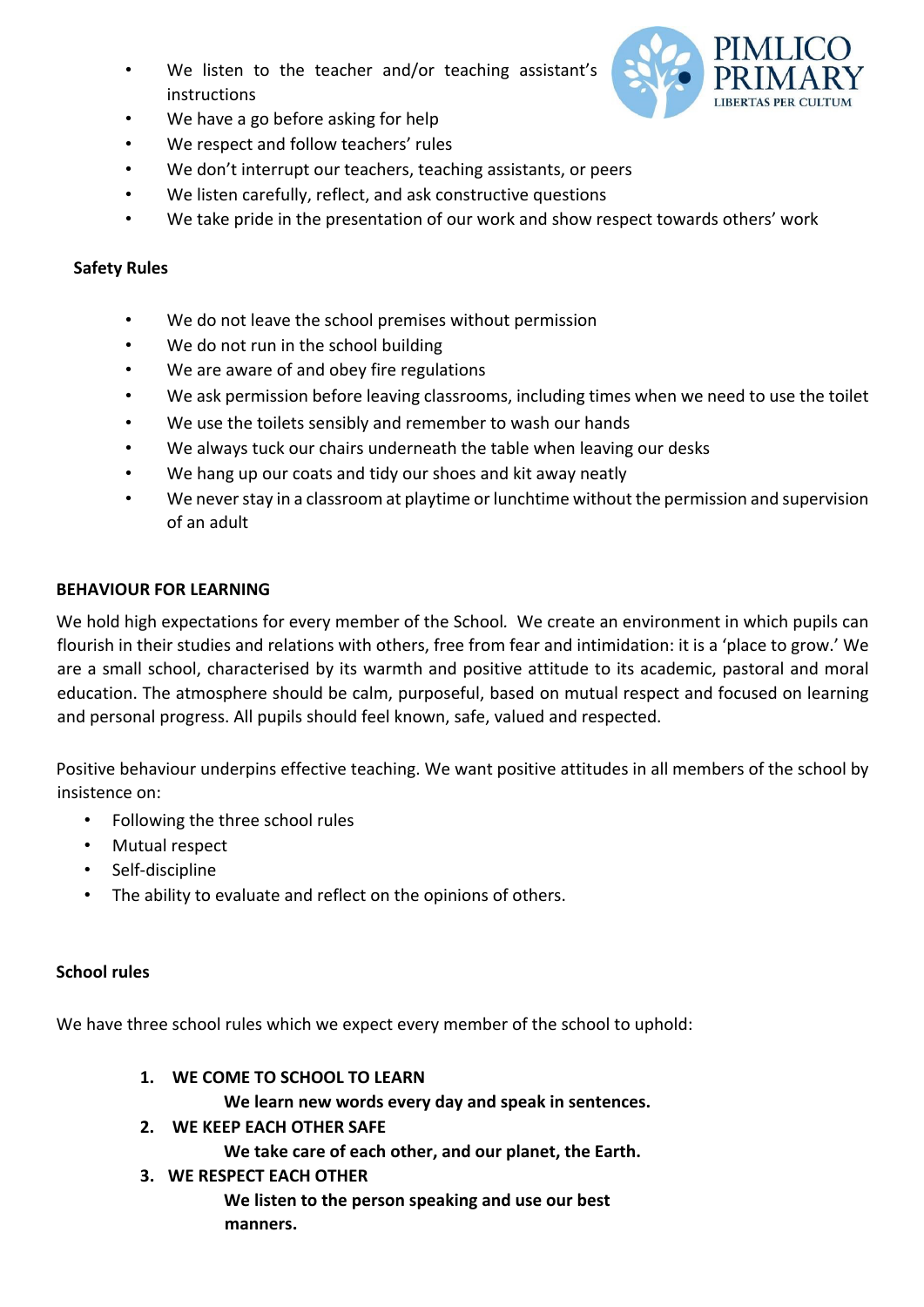The school rules are explicitly taught to all pupils. Our positive expectations for good behaviour are made visible through our emphasis on providing a structured environment with clear routines, so our pupils



learn self-discipline, organisation, good manners, and courtesy to others. We celebrate good behaviour and reward it with positive reinforcement.

All staff promote the school rules daily, using them to exemplify expectations, to reinforce pupils' positive conduct and used as a starting point with pupils when dealing with negative incidents. Staff are mindful of newly arrived pupils who have missed out on rules-teaching.

## **REWARDS AND SANCTIONS**

In all classrooms we display:

- **The three school rules**, with illustrative examples relevant to the age of the pupils in the classroom.
- **Rewards:** Year group teachers discuss and agree classroom reward structures. Children are rewarded for good and kind behaviour, positive learning attitudes and academic achievements. The reward system is designed to ensure all children receive rewards. Positive behaviour is reinforced and embedded when children are publicly recognised; therefore dedicated time is allocated during the day to celebrate achievements in the classroom, and in whole school assemblies.
- **Consequences**: Each class will display and use Pimlico Primary stepping stone behaviour chart. Teachers may use pegs, labels or white board pen to display children's names on the chart. The chart should be used like a thermometer with consequences graduated as children down the chart. A pupil's name might move down the chart in order Step 2 to Step 5, or may be moved directly to a specific step depending on a particular incident
- Each time a child is on a behaviour step:
	- 1. It must be recorded in SIMs.
	- 2. For Step 3 upwards, KS2 children attend lunchtime reflection and this must be recorded on SIMs. Parents must see and sign reflection forms at the end of the day.
	- 3. Teachers must then report how many incidents of each step there were in the previous

When dealing with misdemeanours we are aware of a pupil's self<sup>week</sup> at our Tuesday staff meeting.

esteem and identify that **it is the behaviour that is unacceptable and not the pupil**.

First we:

- Check the pupil understands why he or she is in trouble.
- Establish he or she knows the behaviour was unacceptable. Always refer to the School Rules.

Then we:

- Explore the effect that the behaviour has on others.
- Examine strategies for avoiding the same situation in the future.
- Encourage pupils to think of/or offer some alternative strategies.
- Problem solve.
- Give an appropriate sanction.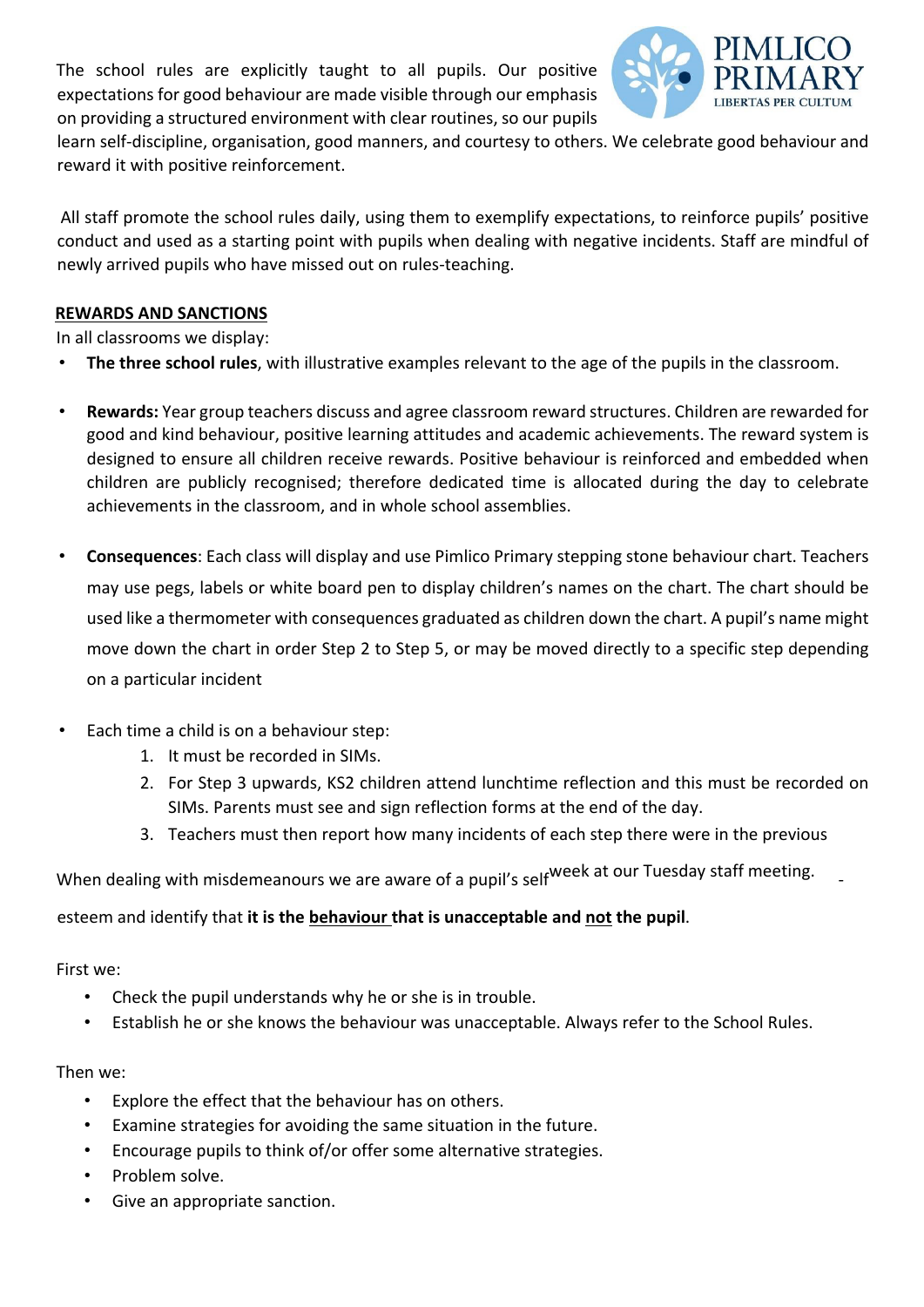# STOP – Several Times On Purpose.

When positive reinforcement or general warning is not successful, individual pupils are given 'time out' on 'STOP spaces' (Step 3 & 4 on



the behaviour chart). STOP spaces are located in all areas of the School. Children should be placed on the STOP wall/space for an age appropriate amount of time and should always face outwards, towards the lesson or playtime, never the wall. The amount of time is directly related to their age i.e. four years equal four minutes 'time out'. At the end of this time pupils are spoken to by an adult and asked to give an example of how they could have avoided 'time out'.

Any child who is placed on Step 4 & 5 of the stepping stone behaviour chart must have this recorded in the class behaviour book. This must then be reported to parents at the end of the day. See also 'Bullying' within this document.

Where behaviour is repeated and has not improved, in conjunction with the SENCO and/or Headteacher, individual behaviour plans will be created for children. These will be shared with parents/carers in individual introductory and follow up meetings by class teachers.

| <b>COMMUNITY RIVER</b><br><b>URERTAS PER CUTS</b>                                                                                                                                                                                                                           |                                                                                                                                                                            | <b>Pimlico Primary Behaviour Chart</b>                                                                                                                                                                                                   |
|-----------------------------------------------------------------------------------------------------------------------------------------------------------------------------------------------------------------------------------------------------------------------------|----------------------------------------------------------------------------------------------------------------------------------------------------------------------------|------------------------------------------------------------------------------------------------------------------------------------------------------------------------------------------------------------------------------------------|
| This is your first warning. If you continue to misbehave, you will move on to the steps below.                                                                                                                                                                              | STFP <sub>1</sub>                                                                                                                                                          |                                                                                                                                                                                                                                          |
| <b>Behaviour</b><br>• Moving or talking at the STOP signal<br>. Talking or running in the hallways<br>. Calling out or talking over people<br>Not sitting properly<br>Steps 3, 4 and 5 will be recorded in the Behaviour Log and your parents will be told by your teacher. | STEP <sub>2</sub>                                                                                                                                                          | <b>Consequences</b><br>. Your name will be placed on the<br>behaviour chart.<br>. You may have to sit or stand with an<br>adult.                                                                                                         |
| <b>Behaviour</b><br>• Consistently irritating or distracting other<br>children<br>Not listening to adults in school<br>Not telling the truth<br>٠<br>Play fighting<br>Repeated Step 2 behaviour.                                                                            | STFP <sub>3</sub><br><b>Consequences</b><br>You will miss some of your playtime.<br>You may:<br>. Be asked to work by yourself in class.<br>. Have to finish work at home. |                                                                                                                                                                                                                                          |
| <b>Behaviour</b><br>Saying rude words<br>Being unkind to others in school<br>Hurting anyone else on purpose<br>٠<br>Defiance to an adult<br>٠<br>Damaging/taking other people's things<br>Repeated Step 3 behaviour                                                         | <b>STEP 4</b>                                                                                                                                                              | <b>Consequences</b><br>You will:<br>Be sent to another class for at least<br>ten minutes.<br>Write a reflection during your<br>lunchtime.<br>Take your reflection to a Deputy<br>Headteacher.<br>You may have to finish work at<br>home. |
| <b>Behaviour</b><br><b>Bullying</b><br>Taking things that do not belong to<br>you.<br>Hurting anyone else on purpose<br>٠<br>Making unkind comments about<br>٠<br>what someone looks like or the ir.<br>beliefs.                                                            | <b>STEP 5</b>                                                                                                                                                              | <b>Consequences</b><br>You will:<br>Visit the Headteacher, who will<br>speak to your parents.<br>Miss at least one l'unchtime or<br>breaktime. During this time, you<br>will write a reflection and an<br>apology letter.                |

# **Merit of the Week and Presentation Awards**

Every week one pupil from each class is nominated for a 'Merit of the Week' certificate by their class teacher, to be presented by the Headteacher in Friday Assembly. Teachers should record which children they have given the certificate to, to ensure that all children receive a certificate over the course of the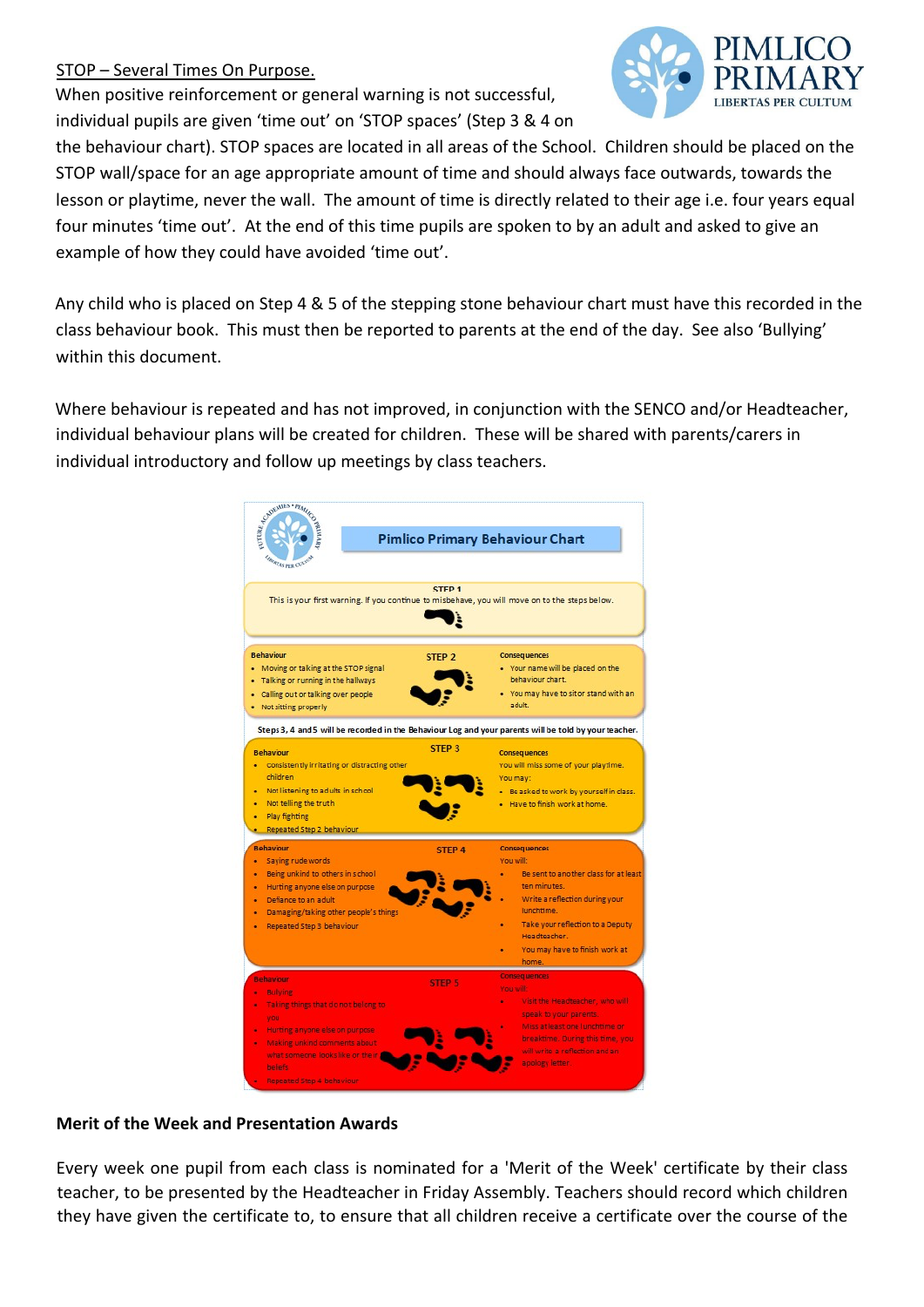year. For KS2, a list should be kept on the server to enable all subject teachers to contribute to the decision.



Presentation certificates are given out weekly in assembly. Children's work should be photocopied and handed to the member of staff leading the assembly. The prize of this is having the work displayed in the hallway.

# **Overview of Merits and Rewards and Incentives**

|                                                                                                                                           | <b>Individual children</b>                                                                                                                                                                                                                                 | <b>Whole class</b>                                                                                                                                                                                 |  |  |
|-------------------------------------------------------------------------------------------------------------------------------------------|------------------------------------------------------------------------------------------------------------------------------------------------------------------------------------------------------------------------------------------------------------|----------------------------------------------------------------------------------------------------------------------------------------------------------------------------------------------------|--|--|
| <b>Classroom</b> Year<br>group teachers<br>discuss and<br>agree what the<br>classroom<br>rewards should<br>be-examples are<br>given here. | Stamps and stickers for specific<br>behaviour or effort<br>Special privilege/ responsibility<br>within the classroom Positive<br>verbal feedback to parents<br>'Good work'- sent to the Deputy<br>Headteacher or Headteacher for<br>high level achievement | Marbles in a jar, counted at the<br>end of day/week. Overall agreed<br>upon reward when target<br>number reached.                                                                                  |  |  |
| <b>Playtime</b>                                                                                                                           | Lunch time staff will inform teachers of positive behaviour. Classroom<br>teachers will decide reward given.                                                                                                                                               |                                                                                                                                                                                                    |  |  |
| <b>General or whole</b><br>school                                                                                                         | Merit of the week certificates-<br>one per week.<br>Presentation certificates.<br>Spelling awards.<br>Tidiest classroom award.                                                                                                                             | Attendance and punctuality stars<br>are given to display on classroom<br>doors each week in assembly.<br>The winning class over the course<br>of the term is given a reward at<br>the end of term. |  |  |

# **Manners**

Good manners contribute to positive behaviour and relationships.

- When they are moving about the school independently or individually (not in class lines) pupils make eye contact with adults and saying 'good morning (name)'/'good afternoon (name)' When an adult asks a child 'how are you?' the child replies, and returns the question. The answer to, 'How are you?' is, 'Very well, thank you' (if they are well).
- Pupils should always say 'please' when asking for something and 'thank you' when given something.
- To preface an address to an adult, pupils should say, 'Excuse me please, (name)' and should never interrupt when other people are speaking.
- Pupils should hold doors open for approaching adults.
- Pupils should not cross in front of an approaching adult, even when engaged in play.
- Pupils should use cutlery when eating. They raise their hands to ask for water or to scrape up. They do not leave the table without permission.

# **Whole school management systems**

Four non-verbal RWI based signals are used by all adults, across all subjects in the School.

# **'STOP' signal**

One hand is silently placed at chest height in the stop signal. Children are expected to respond immediately. Other adults support by silently repeating the gesture. Facial expressions are used to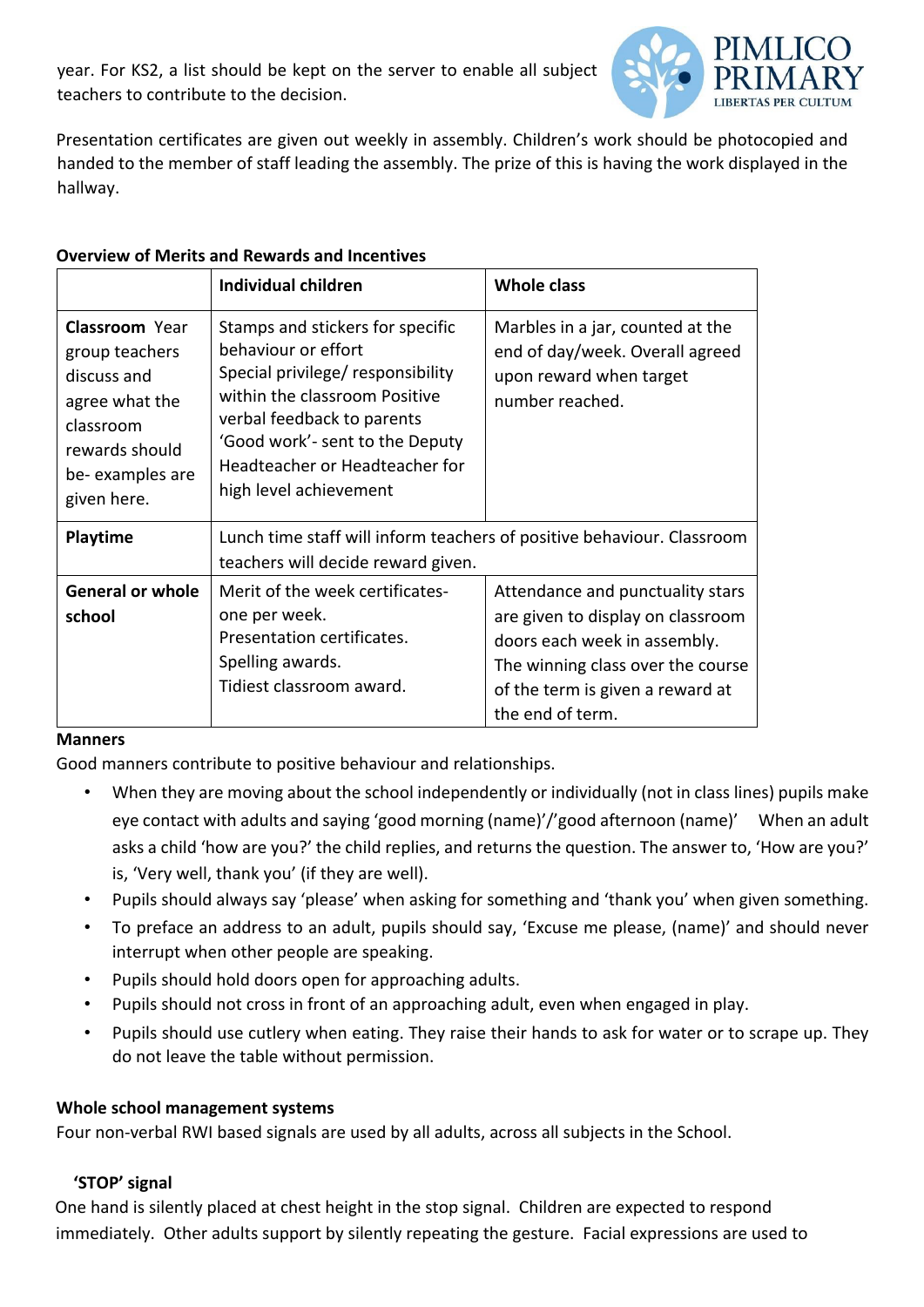acknowledge pupils who have responded quickly. Adults silently move to make eye contact with those children who are not responding.



# **Turn and Tell Your Partner (TTYP)**

Two hands are turned inwards to indicate that it is time for children to turn and talk to their partners on the directed discussion point. The stop signal is used to bring discussion to an end.

# **MTYT (My Turn, Your Turn)**

The teacher touches their chest to indicate 'my turn' and then opens their palms to the class to indicate 'your turn:' all pupils repeat what the teacher has said.

# **1,2,3**

The '1,2,3' signal is used to guide transitions to desks, to the carpet and to line up.

- 1. One finger indicates that children should stand up silently on the spot.
- 2. Two fingers indicate that children should move silently to either their desk, carpet spot or place in line and wait silently. In Maths this transition time may be used for counting, times tables or call and response of number facts.
- 3. Three fingers indicate that children should sit down or begin walking.

All adults working with children use, and have the same expectation of response, to each of the four signals. Aside from lunchtime bells and the use of a whistle in PE and Games, no other signals are used to gain the attention of pupils.

# **UNDERSTANDING THE BEHAVIOUR CODE**

This policy is available for parents to read via the school website. We will make copies available to parents as requested. Translations of this policy will be made available as requested by parents. Parents will be encouraged to talk about correct behaviour at school with their child. Class teachers will build on understanding at school and encourage pupils to take shared ownership of the rewards and sanctions by discussing them and establishing 'class rules' at the beginning of the academic year.

# **PREVENTION OF BULLYING**

Bullying is defined as *deliberately hurtful behaviour*, *repeated over a period of time*, where it is difficult for those being bullied to defend themselves.

We believe that any behaviour which makes other people feel uncomfortable, threatened, or distressed is a form of harassment or bullying, and has no place in our community.

We hope to prevent harassment of any kind by:

- Educating pupils and staff through PSHE provision and assemblies
- Supporting potential or actual victims by making them aware of tactics for avoiding high-risk situations and developing assertiveness skills
- Raising staff awareness through CPD training and staff meetings
- Training teachers to recognise signs, to take complaints seriously and to share information
- Keeping informal as well as formal lines of communication with parents and others as open as possible. Contact via telephone, beginning/end of the school day, new parents'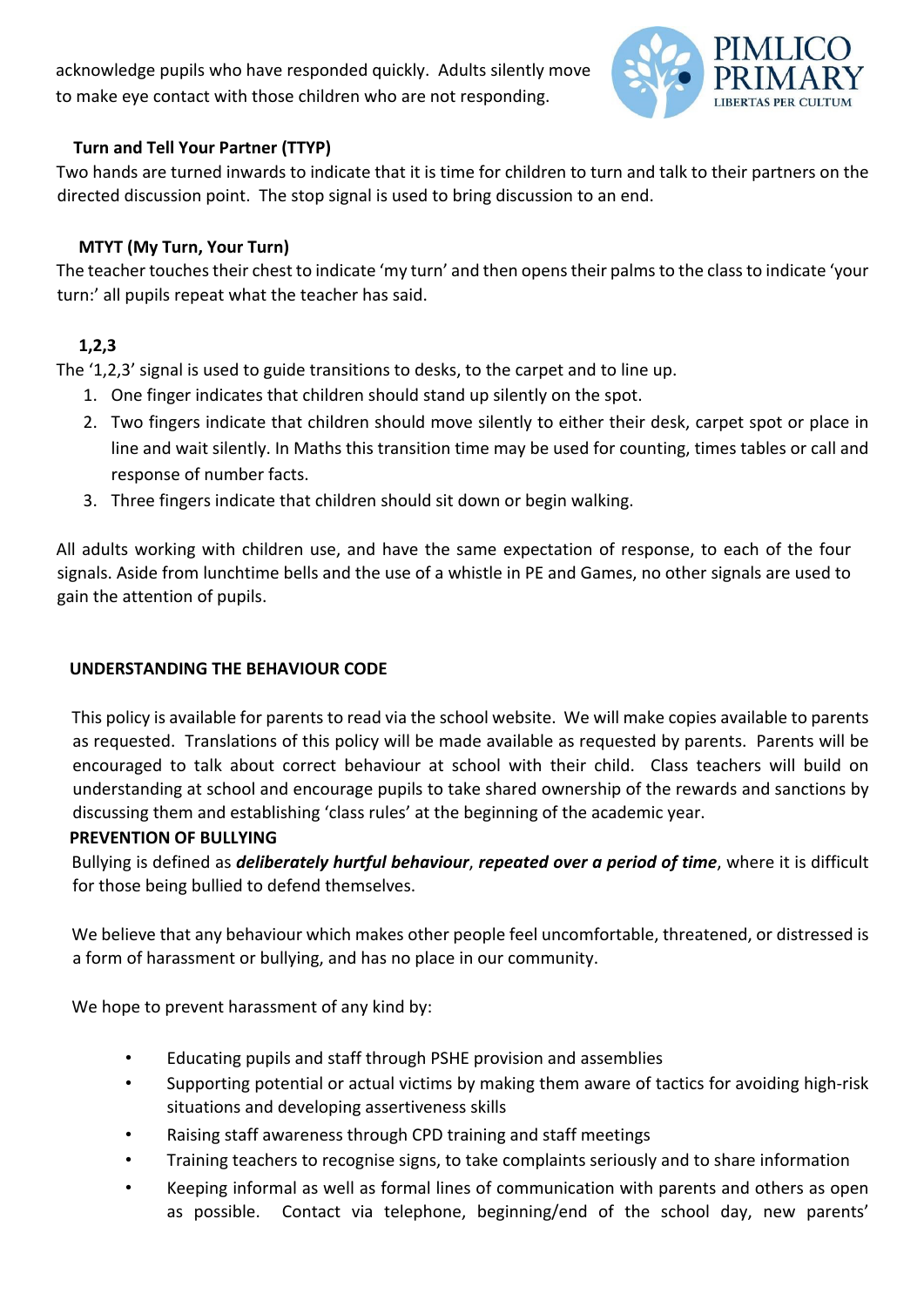information evenings, parents' evenings, sports events, plays and concerts are all important ways of ensuring a few flow of information between the school and home



- Maintaining low profile but frequent surveillance of areas where potential for harassment is greatest, e.g. playtimes, queues
- Encouraging an atmosphere of openness and trust. Pupils who are victims whose psychological and emotional futures might be at risk, and others who know of incidents, need to feel that they will be listened to, and believed, and that appropriate action will be taken quickly and sensitively. 'Not telling' protects the pupil or pupils causing the harassment and gives the clear message that they can continue.

Bullying is defined as behaviour by an individual or group, usually repeated over time, that intentionally hurts another individual or group either physically or emotionally. It can take many forms but the four main types are:

**Physical:** hitting; kicking; taking, hiding or damaging belongings.

**Verbal:** name-calling; teasing; insulting.

**Emotional:** being unfriendly; excluding; tormenting; spreading rumours.

**Cyber:** texts, e-mails, picture/video clip bullying, instant messaging.

As people react differently, and it is not always possible to tell if someone is hurt or upset, all members of Pimlico Primary's community should conduct their dealings with one another in a spirit of consideration and courtesy.

It is important to distinguish between bullying acts as described above and spontaneous bouts of anger, which should not necessarily be classified as bullying. Bullying is persistent and personal and involves power, and can in some cases lead to short and /or long term psychological damage. Bullying is also not the occasional falling out with friends, which may involve an argument or name-calling. It is also not the occasional joke being played on someone. Sometimes pupils fall out or say things because they are upset.

These instances are an important part of growing up, and staff will carefully monitor and support pupils through these periods.

# **Contexts of Bullying**

Bullying that is motivated by prejudice is a particular concern, for example racist and sexist bullying, and bullying related to perceptions about disability and/or special educational needs.

# **Racial Context**

- Bullied due to differences related to race, religion or culture.
- Racist bullying refers to a range of hurtful behaviour, both physical and psychological, that makes a person feel unwelcome, marginalised, excluded, powerless or worthless because of their colour, ethnicity, culture, faith, community, national origin or national status.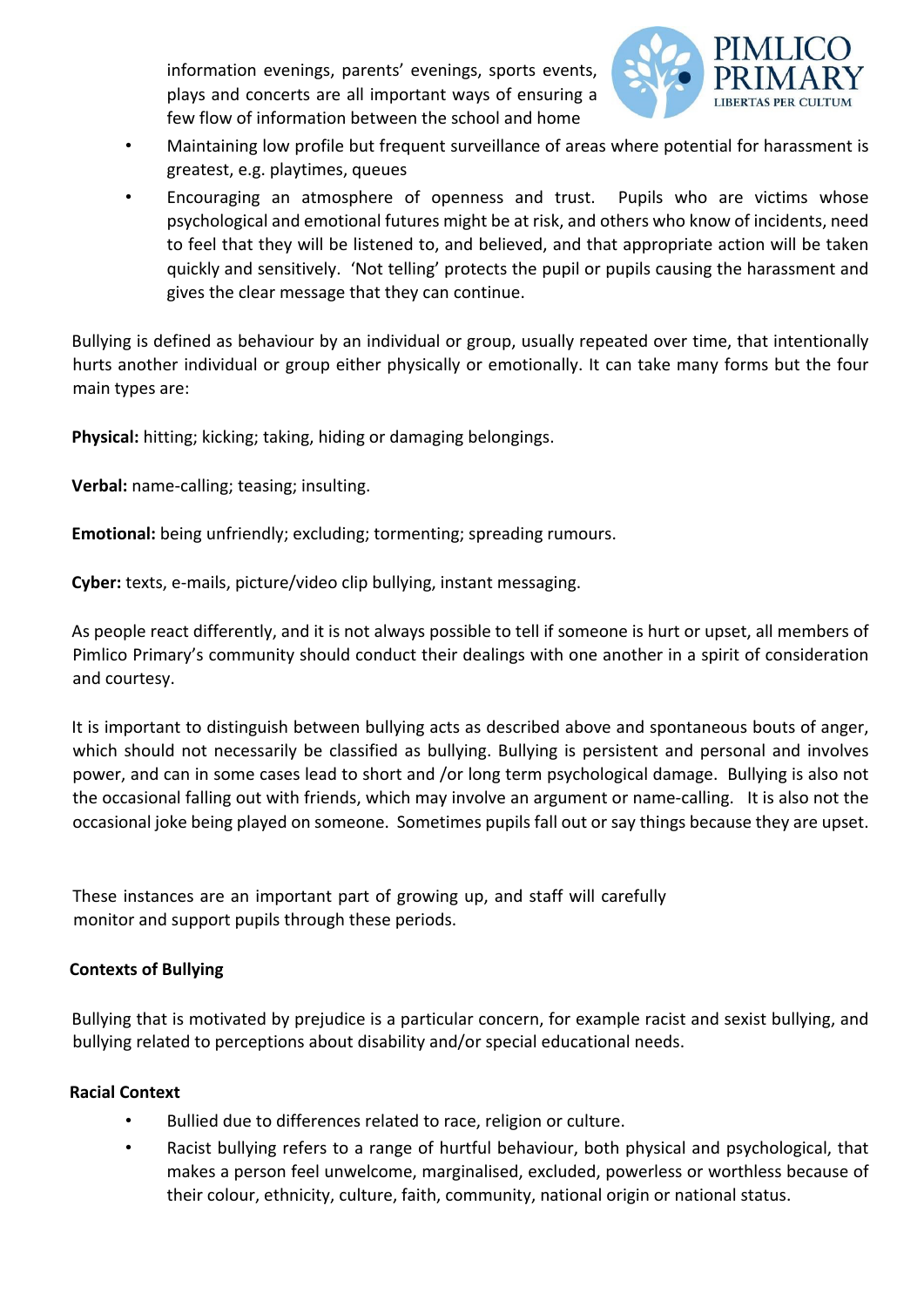## **Sexual Context**

• Bullied on the grounds of sex or sexuality, which includes homophobic bullying.



- This may include unwelcome remarks or jokes or unwanted verbal or physical advances.
- It may also include comments made about the sexuality of family or friends.

## **Additional Educational Needs Context**

- Bullied on the grounds of having additional needs in terms of education.
- This also includes any kind of disability.

## **Cyber Bullying**

- The use of ICT, particularly mobile phones and the Internet, deliberately to upset someone else.
- This may take the form of threats and intimidation, harassment or "cyber stalking", unauthorised publication of private information or images.

## **Other Contexts**

 $\mathbb{\Omega}$  Any incidents of offensive behaviour directed towards a person due to their size, hair colour, appearance, health, home circumstance etc.

## **Possible Signs of Bullying**

Pupils who are being bullied may show changes in behaviour. They may show changes in their work patterns, may lack concentration or even playing truant from school. In really extreme circumstances children may self harm or even attempt to commit suicide.

Some of the signs to look out for include:

- Becoming shy and nervous
- Feigning illness
- Taking unusual absences
- Clinging to adults
- Lack of concentration
- Truancy
- Fear of coming to school
- Reluctance to travel on the school bus or train
- Stammering
- Crying themselves to sleep
- Declining standards in school work
- Ripped clothes or damaged/lost books or belongings
- Unexplained cuts or bruises
- Becoming more aggressive than normal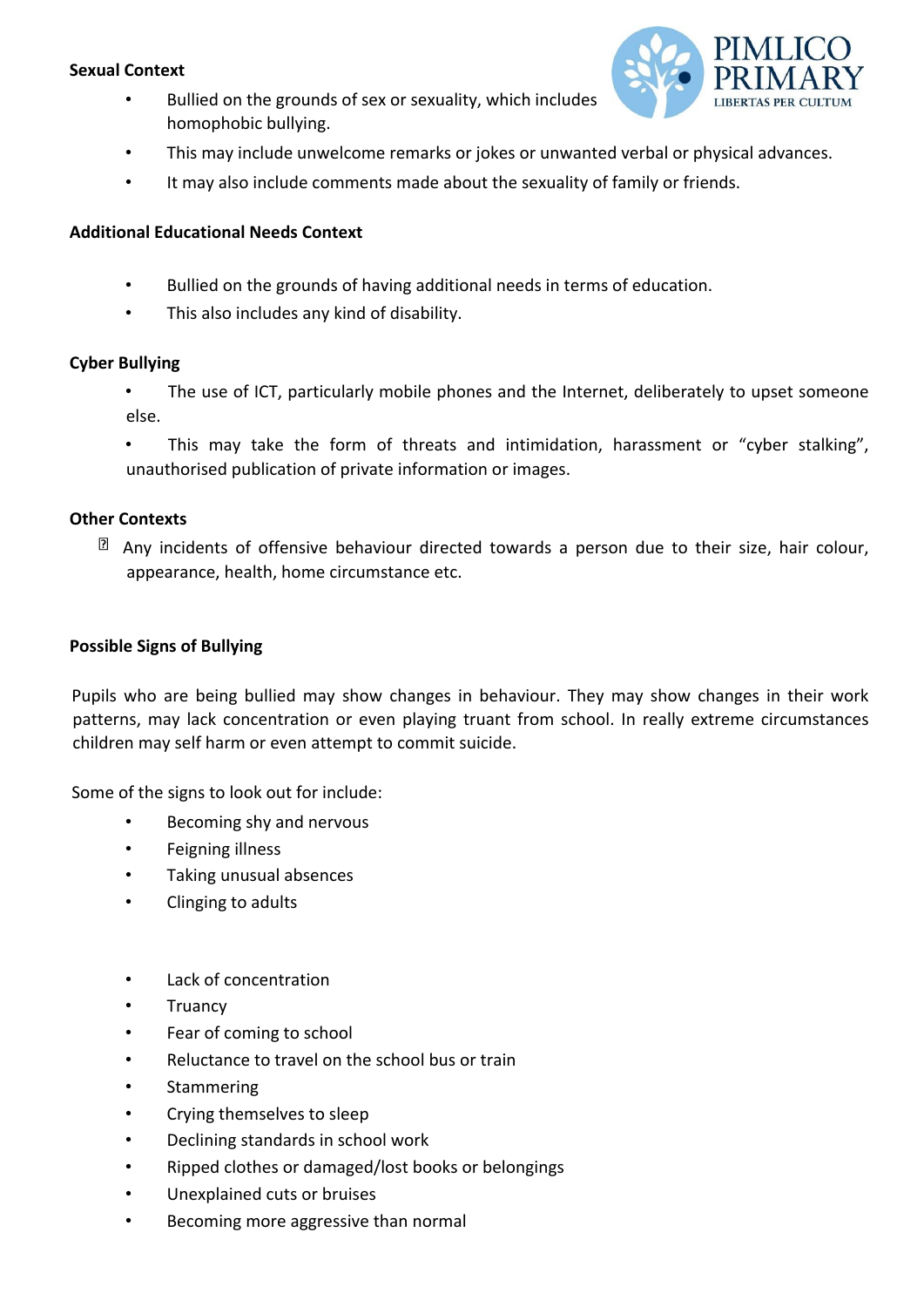- Loss of appetite
- More emotional than usual



These signs and behaviours could indicate other problems, but bullying should be considered a possibility and should be investigated.

Pupils are taught to recognise bullying when they see it, to stand up verbally to the bully, and to report bullying. This teaching happens through assemblies, class circle times, and by participation in national Anti-bullying week. Children are encouraged to reflect upon their own actions and words, and to be vigilant for instances of bullying.

All staff are to be alert to the signs of bullying as an issue of safeguarding, and act promptly and firmly against it. The role of lunchtime supervisors is crucial in preventing and responding to bullying. We will take the following steps when dealing with incidents:

- If bullying is suspected, reported or observed, the incident will be dealt with immediately by the member of staff who has been approached.
- A clear account of the incident will be requested, recorded and given to the Principal or Assistant Principal (if the pupil is not able to write the account themselves the adult will write it)
- The Principal or Assistant Principal will interview all concerned and will record the incident on the central record of bullying.
- Class teachers and any other adults who work directly with both the child who bullied and the child who was targeted will be informed, and the incident may be raised for discussion by the whole class during a 'PHSE' session. All other staff will be informed at a weekly staff meeting when 'children causing concern' are discussed.
- Parents of both the child who bullied and the child who was targeted will be informed. Our aim is to gain the support of parents to help change the attitude of the pupil who bullied.
- Sanctions will be used as appropriate, for example, loss of playtime. If the incident is serious, weightier sanctions may be applied, for example, fixed term exclusion.

**Pupils who have been targeted for bullying** will be offered an immediate opportunity to discuss what happened with their teacher or member of staff of their choice. All staff will aim to restore the pupil's self-esteem and confidence by offering support during play times (or at the time of day the bullying occurred).

**Pupils who have bullied** will be helped by discussing what happened, discovering why the pupil became involved and establishing the wrong doing and need to change.

Within the curriculum the school will raise awareness of the nature of bullying through inclusion in PSHE and circle time, assemblies and subjects.